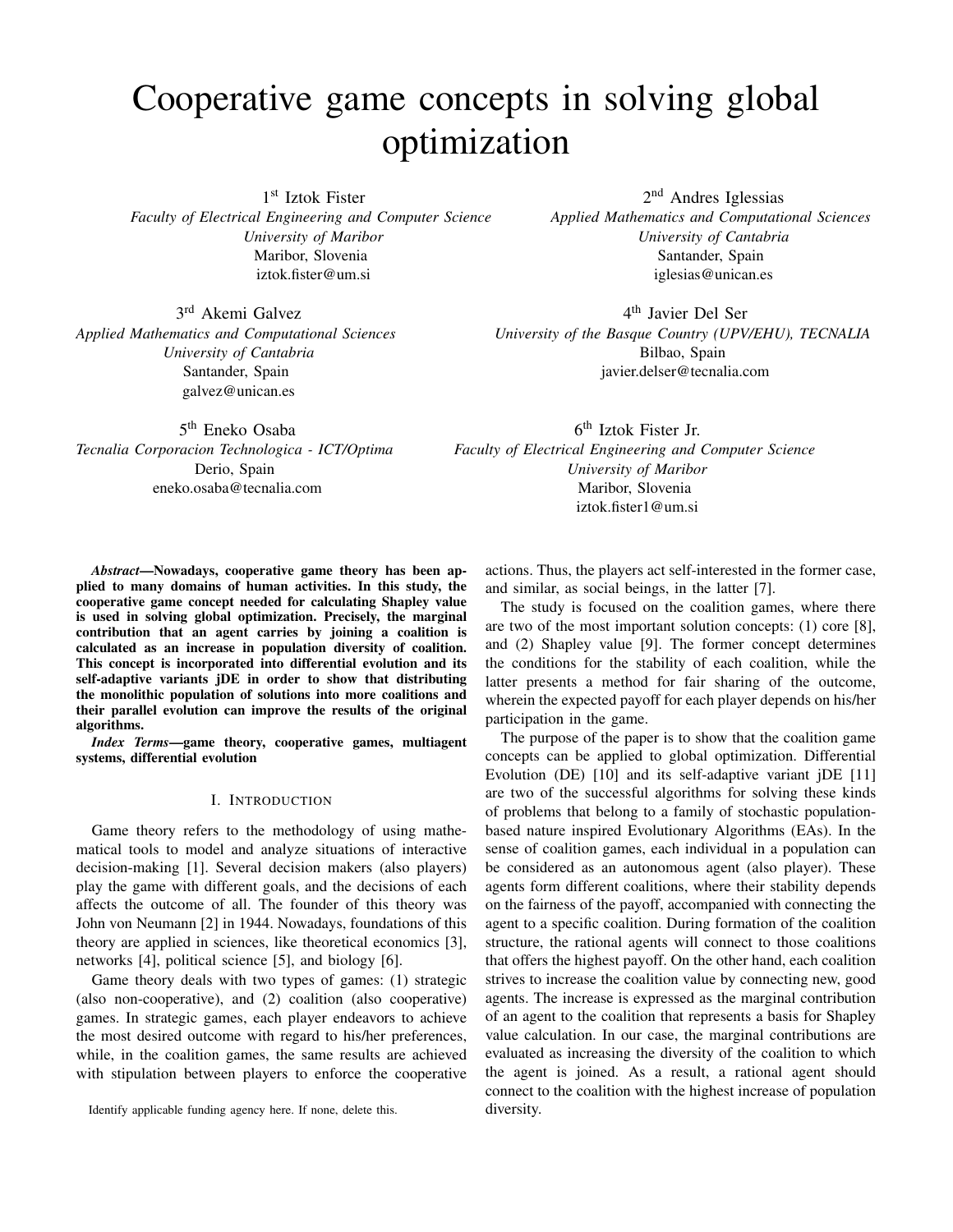Obviously, introducing the coalition structure into DE and jDE causes dividing their monolithic populations into more distributed coalitions consisting of variable numbers of agents. These coalitions evolve simultaneously during the evolutionary cycle. Consequently, the original DE/jDE, running sequentially, transforms to parallel PDE/jPDE (PEAs), where each coalition evaluates in parallel.

The CEC-2014 benchmark function suite represents a test bed for estimating the quality of the developed PEAs. Due to the limitation of the paper length, only functions of dimension  $D = 10$  were taken into consideration. Comparing the results of the developed PDE/jPDE with their original counterparts DE/jDE showed the great potential in the sense of preserving the population diversity and, consequently, improving the results of the optimization.

The organization of the remainder of this paper is as follows. In Section II, the basic information needed for understanding the subject are discussed first. Section III highlights the coalition game concepts incorporated into DE and jDE. The section finished with a description of the PEAs. Experiments and results are subjects of Section IV. The paper concludes with Section V, where potential directions are also outlined for future work.

## II. BASIC INFORMATION

#### *A. Differential Evolution*

DE belongs to the class of stochastic nature-inspired population-based algorithms and is appropriate for solving continous, as well as discrete optimization problems. DE was introduced by Storn and Price in 1995 [10] and, since then, many DE variants have been proposed. The original DE algorithm is represented by real-valued vectors and support operators, such as mutation, crossover, and selection.

In the basic mutation, two solutions are selected randomly and their scaled difference is added to the third solution, as follows:

$$
\mathbf{u}_i^{(t)} = \mathbf{x}_{r0}^{(t)} + F \cdot (\mathbf{x}_{r1}^{(t)} - \mathbf{x}_{r2}^{(t)}), \quad \text{for } i = 1 \dots NP, \qquad (1)
$$

where  $F \in [0.1, 1.0]$  denotes the scaling factor that scales the rate of modification, while  $Np$  represents the population size, and  $r0$ ,  $r1$ ,  $r2$  are randomly selected values in the interval  $1 \ldots Np$ . Note that the proposed interval of values for parameter  $F$  was enforced in the DE community, although Price and Storn proposed a slightly different interval, i.e.,  $F \in [0.0, 2.0].$ 

DE employs a binomial (denoted as 'bin') or exponential (denoted as 'exp') crossover. The trial vector is built from parameter values copied from either the mutant vector generated by Eq. (1) or the parent at the same index position laid  $i$ th vector. Mathematically, this crossover can be expressed as follows:

$$
w_{i,j}^{(t)} = \begin{cases} u_{i,j}^{(t)} & \text{rand}_j(0,1) \leq CR \vee j = j_{rand}, \\ x_{i,j}^{(t)} & \text{otherwise}, \end{cases}
$$
 (2)

where  $CR \in [0.0, 1.0]$  controls the fraction of parameters that are copied to the trial solution. The condition  $j = j_{rand}$  ensures that the trial vector differs from the original solution  $\mathbf{x}_i^{(t)}$  in at least one element.

Mathematically, the selection can be expressed as follows:

$$
\mathbf{x}_{i}^{(t+1)} = \begin{cases} \mathbf{w}_{i}^{(t)} & \text{if } f(\mathbf{w}_{i}^{(t)}) \le f(\mathbf{x}_{i}^{(t)}), \\ \mathbf{x}_{i}^{(t)} & \text{otherwise.} \end{cases}
$$
 (3)

The selection is usually called 'one-to-one', because trial and corresponding vector laid on the  $i$ -th position in the population compete for surviving into the next generation. However, the better will survive according to the fitness function.

Crossover and mutation can be performed in several ways in DE. Therefore, a specific notation was introduced to describe the varieties of these methods (also strategies) in general. For example, 'rand/1/bin' denotes that the base vector is randomly selected, 1 vector difference is added to it, and the number of modified parameters in the trial/offspring vector follows a binomial distribution.

# *B. jDE algorithm*

In 2006, Brest et al. [11] proposed an effective DE variant (jDE), where control parameters are self-adapted during the run. In this case, two parameters, namely, scale factor  $F$  and crossover rate CR are added to the representation of every individual, and undergo acting the variation operators. As a result, the individual in jDE is represented as follows:

$$
\mathbf{x}_i^{(t)} = (x_{i,1}^{(t)}, x_{i,2}^{(t)}, ..., x_{i,D}^{(t)}, F_i^{(t)}, CR_i^{(t)}).
$$

The jDE modifies parameters  $F$  and  $CR$  according to the following equations:

$$
F_i^{(t+1)} = \begin{cases} F_l + \text{rand}_1 * (F_u - F_l) & \text{if } \text{rand}_2 < \tau_1, \\ F_i^{(t)} & \text{otherwise} \end{cases} \tag{4}
$$

$$
CR_i^{(t+1)} = \begin{cases} \text{rand}_3 & \text{if } \text{rand}_4 < \tau_2, \\ CR_i^{(t)} & \text{otherwise} \end{cases} \tag{5}
$$

where: rand $_{i=1,...,4} \in [0,1]$  are randomly generated values drawn from uniform distribution in the interval [0, 1],  $\tau_1$  and  $\tau_2$  are learning steps,  $F_l$  and  $F_u$  are lower and upper bounds for parameter  $F$ , respectively.

# III. COALITION GAME CONCEPTS FOR GLOBAL OPTIMIZATION

In multiagent interactions, we are usually confronted with the problem how to divide a set of agents  $Ag = \{1, \ldots, Np\}$ into subsets of cooperative agents  $C = \{C_1, \ldots, C_n\}$  (also called coalitions), where no agent  $i$  can earn more if it is joined to another coalition. Consequently, such coalition division (also coalition structure formation) is stable, because all agents are paid fairly, i.e., according to their investment into the coalition. Formally, the formation of the coalition structure can be modeled as a coalition game [7]:

$$
G = \langle Ag, v \rangle,\tag{6}
$$

where

$$
v: 2^{Ag} \to \mathcal{R} \tag{7}
$$

denotes the characteristic function of the game. Obviously, this function determines how fair the agent's outcome is.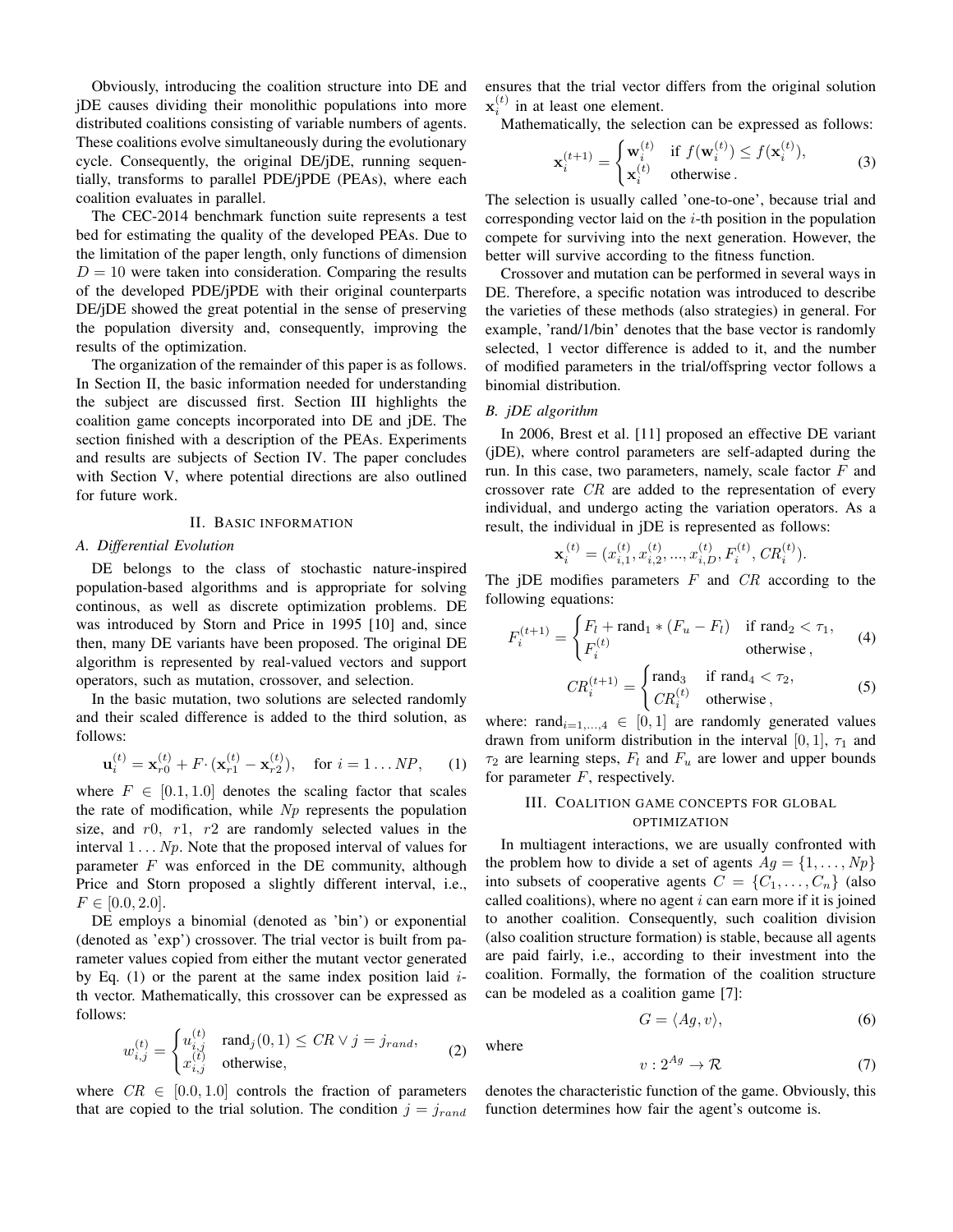## *A. Marginal contribution of agents*

Fair sharing of the outcomes between players of a coalition game means that each player is paid according to the contribution it brings to a coalition. A Shapley value [1] is one of the fairest measures for determining these outcomes based on a marginal contribution calculation. The marginal contribution of player  $i$  to coalition  $C$  is expressed as:

$$
\delta_i(C) = v(C \cup \{i\}) - v(C),\tag{8}
$$

where  $v(C)$  represent the characteristic function.

In our study, the marginal contributions are considered as follows. Let us assume that the permutation  $\pi \in \Pi(Np)$  is given. Then, the coalitions  $C$  are defined as the following subsets  $C \subset Np$ :

$$
C = \{ i \in Ag : \max \delta_i(C) \}. \tag{9}
$$

In other words, each coalition consists of players that ensure the highest outcome for specific coalition.

## *B. Characteristic function*

The characteristic function  $v(C)$  in our study measures the diversity of coalition  $I(C)$  defined as:

$$
I(C) = \sqrt{\sum_{j=1}^{D} (x_{k,j} - s_j)^2}, \quad \text{for } \forall k \in C,
$$
 (10)

where each agent k is represented by a solution vector  $x_k =$  ${x_{k,j}}$  for  $j = 1, \ldots, D$  and vector  $\mathbf{s} = \{s_j\}$  is the centroid, expressed as follows:

$$
s_j = \frac{1}{Np} \sum_{i=1}^{Np} x_{i,j}.
$$
 (11)

Indeed, the marginal contribution of agent  $i$  to coalition  $C$  is expressed as:

$$
\delta_i(C) = I(C + \{i\}) - I(C), \quad \text{for } \forall C. \tag{12}
$$

However, we are interested for those coalition  $C$ , where the marginal contribution is the maximal. Thus, it is expected that the formed coalition could maintain the highest population diversity.

### *C. The proposed parallel DE/jDE*

The proposed PDE/jPDE algorithms operate with a population of agents *i* for  $i = 1, \ldots, Np$  represented as vectors  $x_i$ . These agent are joined to several coalitions, thus forming the stable coalition structure. Obviously, the agents are joined to those specific coalitions that increase the diversity of coalition by this joining the most. Here, the coalition outcome for agent is calculated as an increasing of the diversity of coalition due to joining.

The pseudo-code of PEAs is illustrated in Algorithm 1 from which it can be seen that it consists of two phases:

- forming the coalition structure (FORM\_COALITION\_STR-UCTURE function),
- evolving the arisen coalitions (EVOLVE function).

Let us mention that the first phase is governed by the rules of coalition game theory, while the second changes the monolithic EAs into Parallel EAs (PEAs), where the particular coalitions are evolved in parallel (parfor loop). In the last phase, the evolution of coalition members is governed by traditional DE/jDE algorithms.

Forming the coalition structure is presented in Algorithm 2, from which it can be seen that this is called with three parameters: coalition set  $C$ , maximum number of coalitions max coal, and actual number of coalitions n coal. During initialization (INIT COAL STR function), a permutation of agents  $\pi \in \Pi(Np)$  is generated, where the first  $max_{\text{1}}\text{coal}$ agents are declared as the leaders of the particular coalitions. At the beginning, when  $n \text{ coal} = 0$ , all leaders of coalitions are selected randomly. Later, the best  $n_{\text{1}}\text{coal}$  agents according to the fitness function in the last generation become leaders, while the remaining  $max\_coal - n\_coal$  agents are selected from the set of undecided agents randomly. In the real world, this situation corresponds to the birth of new parties that emerge typically before elections especially in young democracies.

Then, for each of the remaining non leading agents, the coalition with the highest diversity of coalition caused by joining a particular agent to this is determined in the function CHECK COAL. Next, the agent is joined to the coalition with the highest increase the diversity of coalition in function JOIN COAL.

Finally, the algorithm verifies the obtained coalition structure. Here, two limiting conditions are handled in function REMOVE UNSTABLE: (1) less agents than the prescribed threshold are joined to the coalition, and (2) one coalition predominates all others. In the first case, the members of inconsistent coalitions are joined with other consistent coalitions randomly, while, in the second case, where dictatorship has arisen, all agents are distributed uniformly into  $max\_coal$ number of coalitions randomly.

The PEAs introduce two new parameters:  $max\_coal$  and max eval. Both parameters have a big impact on the performance of the algorithms. They are problem dependent and, therefore, their optimal setting needs to be found experimentally.

## IV. EXPERIMENTS AND RESULTS

The purpose of our experimental work was twofold: (1) to show that the PDE and jPDE outperform the results of their original counterpart, and (2) to indicate that the developed PEAs are good candidates to improve the results of the stateof-the-art algorithms in the future. In line with this, three test were performed: (1) determining the best of PDE and jPDE algorithms, (2) comparing the DE/jDE with their counterpart PDE/jPDE, and (3) comparing the best of PDE/jPDE with the original DE and jDE, and the state-of-the-art algorithms L-Shade and MVMO.

Parameters of DE algorithm during tests were set as follows: the amplification factor of the difference vector  $F = 0.9$  and the crossover control parameter  $CR = 0.5$ . The same values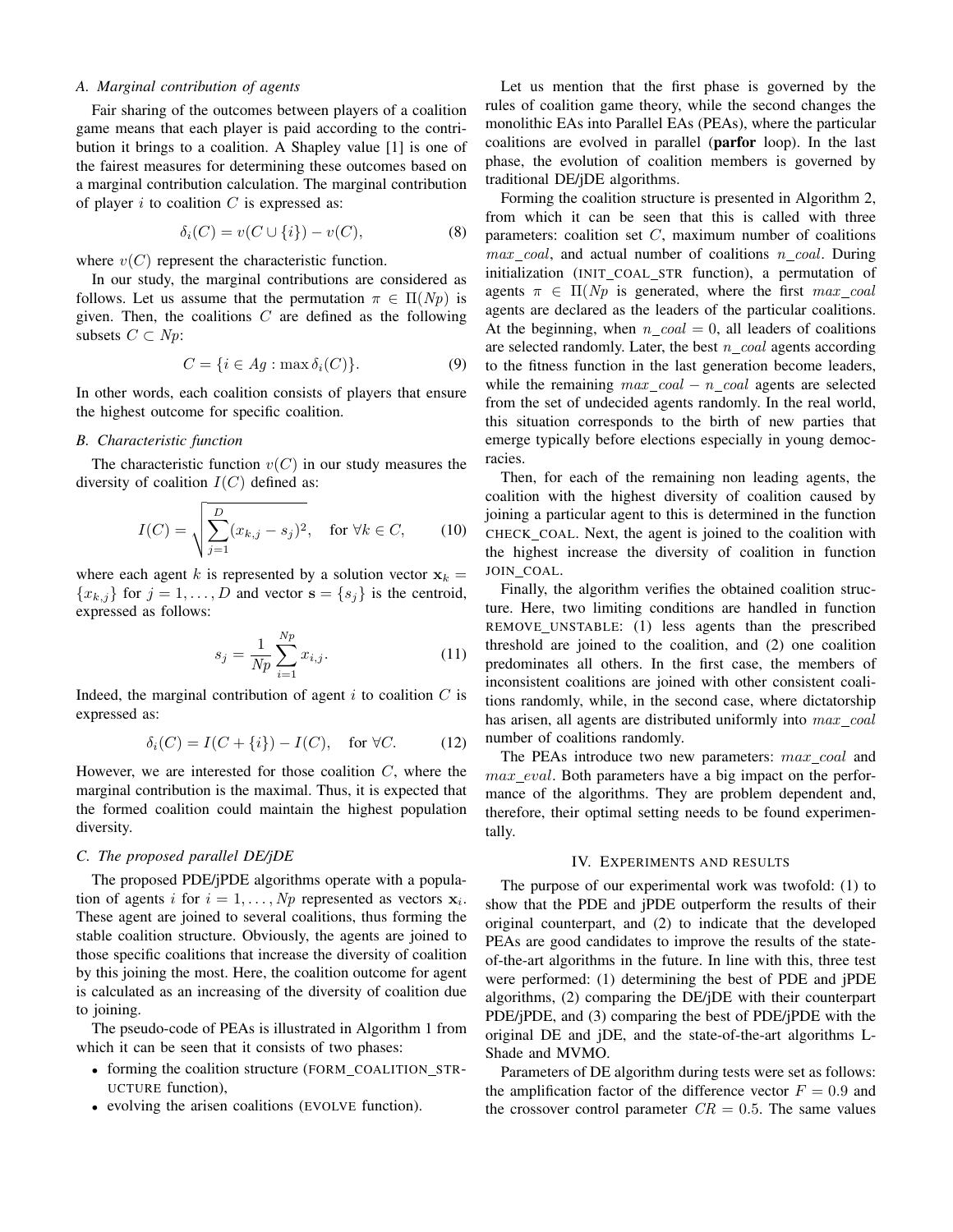# Algorithm 1 The proposed PEAs

|     | 1: <b>procedure</b> $PEA(C, max_{1})$                           |  |  |  |  |  |  |
|-----|-----------------------------------------------------------------|--|--|--|--|--|--|
| 2:  | $n \quad coal = 0;$                                             |  |  |  |  |  |  |
| 3:  | while termination condition not found do                        |  |  |  |  |  |  |
| 4:  | $n\_coal$ =FORM_COALITION_STRUCTURE(C, $max\_coal, n \ coal)$ ; |  |  |  |  |  |  |
| 5:  | for $gen = 1$ to $max\_eval$ do                                 |  |  |  |  |  |  |
| 6:  | <b>parfor all</b> $coal \in C$ do                               |  |  |  |  |  |  |
| 7:  | EVOLVE(coal);                                                   |  |  |  |  |  |  |
| 8:  | end parfor all                                                  |  |  |  |  |  |  |
| 9:  | end for                                                         |  |  |  |  |  |  |
| 10: | end while                                                       |  |  |  |  |  |  |
|     | 11: end procedure                                               |  |  |  |  |  |  |

## Algorithm 2 Forming the coalition structure

1: procedure  $FORM\_COL\_STR(C, max\_coal, n\_coal)$ 2:  $\pi = \text{INIT\_COL\_STR}(C, max\_coal, n\_coal);$   $\triangleright$  generate permutation of agents  $\pi$ 3: **for all**  $i \in \pi \setminus {\forall C \exists i \in C : f(\mathbf{x}_i) > f(\mathbf{x}_j) \text{ for } j = 1, \ldots, |C| \land i \neq j}$  **do** 4:  $C_{best}$ =CHECK\_COAL(*i*, *C*); 5: JOIN\_COAL $(i, C_{best})$ ; 6: end for 7:  $n\_coal =$ REMOVE\_UNSTABLE $(nAg)$ ; 8: return  $n\_coal;$ 9: end procedure

of parameters  $F$  and  $CR$  are used as starting values of the corresponding parameters  $F_i^{(0)}$  and  $CR_i^{(0)}$  for  $i = 1, ..., Np$ by the jDE algorithm. However, the new parameters of PEAs (i.e.,  $max_{c}coal$  and  $max_{c}eval$ ) are unknown in advance and, therefore, determining their appropriate values stays the subject of extensive experimental work.

All algorithms in tests generated the results under the same conditions. This means that they used the same population size  $Np = 100$ , and terminated after the same fitness function evaluations  $MAX\_FE = 10,000 \cdot D$ . The algorithms solved the CEC-2014 Benchmark function suite consisting of four classes: unimodal functions, simple multi-modal functions, hybrid functions, and composition functions [12].

The results of the algorithms were evaluated according to five standard statistical measures: *Best*, *Worst*, *Mean*, *Median*, and *StDev* values. Then, the quality of obtained results were estimated using Friedman non-parametric tests [13]. The Friedman test is a two-way analysis of variances by ranks, where the statistic test is calculated and converted to ranks. The higher the value of the rank, the better the algorithm [14]. In the Friedman test, the null hypothesis states that medians between the ranks of all algorithms are equal. If a null hypothesis of the test is rejected, the post-hoc tests are conducted using the calculated ranks.

In the remainder of the paper, the configuration of the PC on which the experiments were conducted is presented first. Then, the results of the best PDE/jPDE CEC 2014 Benchmark function suite are illustrated. Next, the results of the comparative study between the traditional EAs and their parallelized counterparts are depicted in graphs. The analysis

finishes with an additional comparative study, in which the best algorithms found in the last test are compared with the state-of-the-art algorithms like L-Shade and MVMO.

#### *A. PC configuration*

All runs were made on an IBM Lenovo using the following configurations:

- 1) Processor Intel Core i5-7400 3.00 GHz  $\times$  4
- 2) RAM 8 GB
- 3) Operating system Linux Mint 19 Cinnamon

All versions of the tested algorithms were implemented within the Eclipse Photon CDT Framework.

## *B. The results of the best run*

As mentioned before, the results of the proposed PEAs depend on the setting of parameters *max* coal and *max eval*. It is expected that a large number of coalitions with smaller number of members could investigate the much larger part of the search space and, therefore, maintain much diversity in coalition populations.

Therefore, the proper bias between setting the parameters needs to be found during the experimental work. In line with this, the first parameter was modified in set  $max_{c} coal \in$  $\{5, 10, 15, 20, 25, 30, 50, 100\}$ , and the second in intervals  $max\_eval \in [2, 10]$  or  $max\_eval \in [1, 10]$  in steps of one respectively. Consequently, the total independent runs per PEA was  $9 \cdot 8 \cdot 25 = 1800$  or  $9 \cdot 9 \cdot 25 = 2015$  respectively. The residual one run in the expression was emerged due to adding the results of traditional DE/jDE (i.e., the coalition of size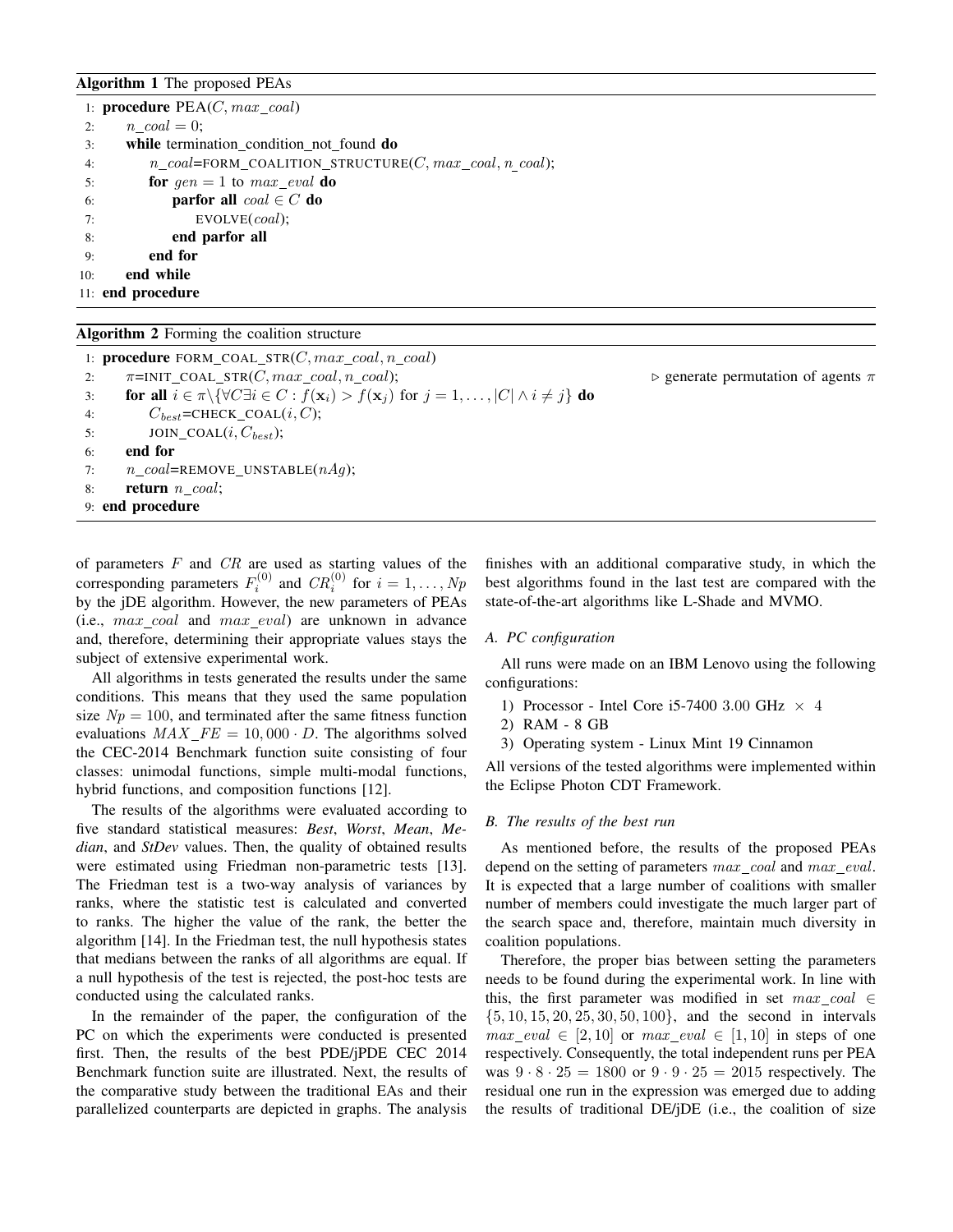one) to graphs, where the results were observed according to independent parameter  $max\_eval$ .

Average results according to five statistical measures and 30 various benchmark functions obtained after 25 runs were entered into Friedman tests, where appropriate ranks were calculated for each of the 72/81 combination of PEA parameters. The results of the Friedman tests are depicted in Fig. 1 that is divided into four diagrams. Thus, each diagram presents a 3-dimensional structure, where both observed parameters capture  $x$  and  $y$ -axis, while the corresponding average ranks are displayed on the z-axis. Interestingly, the rank points describe the landscape with peaks and valleys, where the best values are denoted by peaks.

The four diagrams represent the results of Friedman tests according to two algorithms (PDE and jPDE) and two independent parameters (max\_coal and max\_eval). In Figs. 1a-1b, the average rank landscapes obtained by PDE are illustrated. While the former diagram depicts the landscape according to  $max_{\text{1}}$  coal independent parameter, the latter is devoted to present the results according to  $max\_eval$  independent parameter. Figs. 1c-1d illustrate the same landscapes produced by the jPDE algorithm.

In summary, the following conclusions can be made, when comparison is performed between the landscapes according to the particular PEA algorithms:

- The average rank landscape obtained by jPDE is much more diverse than by PDE.
- Both PEAs using coalition one (the traditional DE/jDE) show the worst results (Figs. 1b-1d).
- PDE produces the best results with the highest values of both observed parameters.
- The better results obtained by jPDE are obtained in the middle of the average rank landscape by both parameters, although the highest peaks are also indicated by the combination of extreme points (i.e.,  $max_{c} coal = 2$  and  $max\_eval = 10$ , or  $max\_coal = 10$  and  $max\_eval = 2$ ).

In summary, the best solution for PDE was obtained by setting the  $max\_coal = 10$  and  $max\_eval = 50$ , while for jPDE by  $max\_coal = 2$  and  $max\_eval = 100$ . On the other hand, these results confirmed our hypothesis for PDE, while the best parameter setting for the jPDE algorithm depends on the problem to be solved and, therefore, their optimal setting must be explored experimentally.

The results of the best run of jPDE obtained by optimizing the CEC 2014 function benchmark suite of dimension  $D = 10$ are illustrated in Table I.

#### *C. Comparative analysis*

The purpose of this analysis was twofold: to show that (1) the PEAs outperform the results of the original EAs, and (2) the results of the proposed PEAs are comparable with the results of the state-of-the-art algorithms like L-Shade and MVMO.

In the first test, the results of the two best PDE/jPDE algorithms (i.e., PDE1, PDE2, jPDE1, and jPDE2) found in the last experiment were compared with their original counterparts DE/jDE. In line with this, the average results of these algorithms obtained after 25 independent runs were entered into Friedman tests. The results of the Nemenyi post-hoc test that enables a neat presentation of statistical results [15] are presented in Fig. 2, where the average differences of ranks are depicted according to each algorithm together with their confidence intervals. Two algorithms are significantly different, when their confidence intervals do not overlap. Indeed, the lower the average difference of ranks, the better the algorithm.

As can be seen from Fig. 2a, the jPDE1 and jPDE2 are significantly better than the DE and jDE, while the PDE1 and PDE2 are substantially better than their original counterparts, but worse than jPDE1 and jPDE2. Thus, our hypothesis is confirmed.

In the second test, the best results of the PEAs found in the last experiment were compared with the results of the original EAs and the state-of-the-art algorithm L-Shade that won the CEC 2014 Competition of global optimization, and MVMO that was fourth. The results of the comparison are presented in Fig. 2b, from which it can be seen that the L-Shade outperformed the results of the all the other algorithms in tests significantly.

Although the results obtained by MVMO are significantly different compared with DE, jDE, and PDE1, this difference is substantial compared with the jPDE2. This means that parallelization of DE/jDE algorithms could be the right direction for the future.

#### V. CONCLUSION

Coalition games have been found to be a successful application in many domains of human activity. The coalition game theory studies the cooperative interactions of agents, and are inspired by social sciences like sociology, politics, economics, etc. The concepts of this theory are rarely used in global optimization. This study explores the concept of the marginal contribution of an agent to a coalition on which a calculation of Shapley value bases to solve the global optimization problems. Precisely, this concept was incorporated into the original DE and jDE, where the agents are joined to those coalitions that ensure the maximum increase of the diversity of coalition. Thus, a distributed PDE and jPDE were proposed in place of monolithic DE and jDE algorithms, where the coalition populations were evaluated in parallel.

The proposed PEAs were applied for solving the CEC 2014 Benchmark function suite. The results of the optimization showed the proposed PDE/jPDE algorithms improved the results of their original counterparts on the one hand, and they exposed the potential to outperform the results of the state-ofthe-art algorithms in the future.

At the moment, the proposed PEAs preserve only the leaders of a particular coalition by forming a new coalition structure. As a future direction, it would be interesting to preserve also, for instance, the 25 %, 50 %, and 75 % of the best coalition members. However, the results obtained by optimization of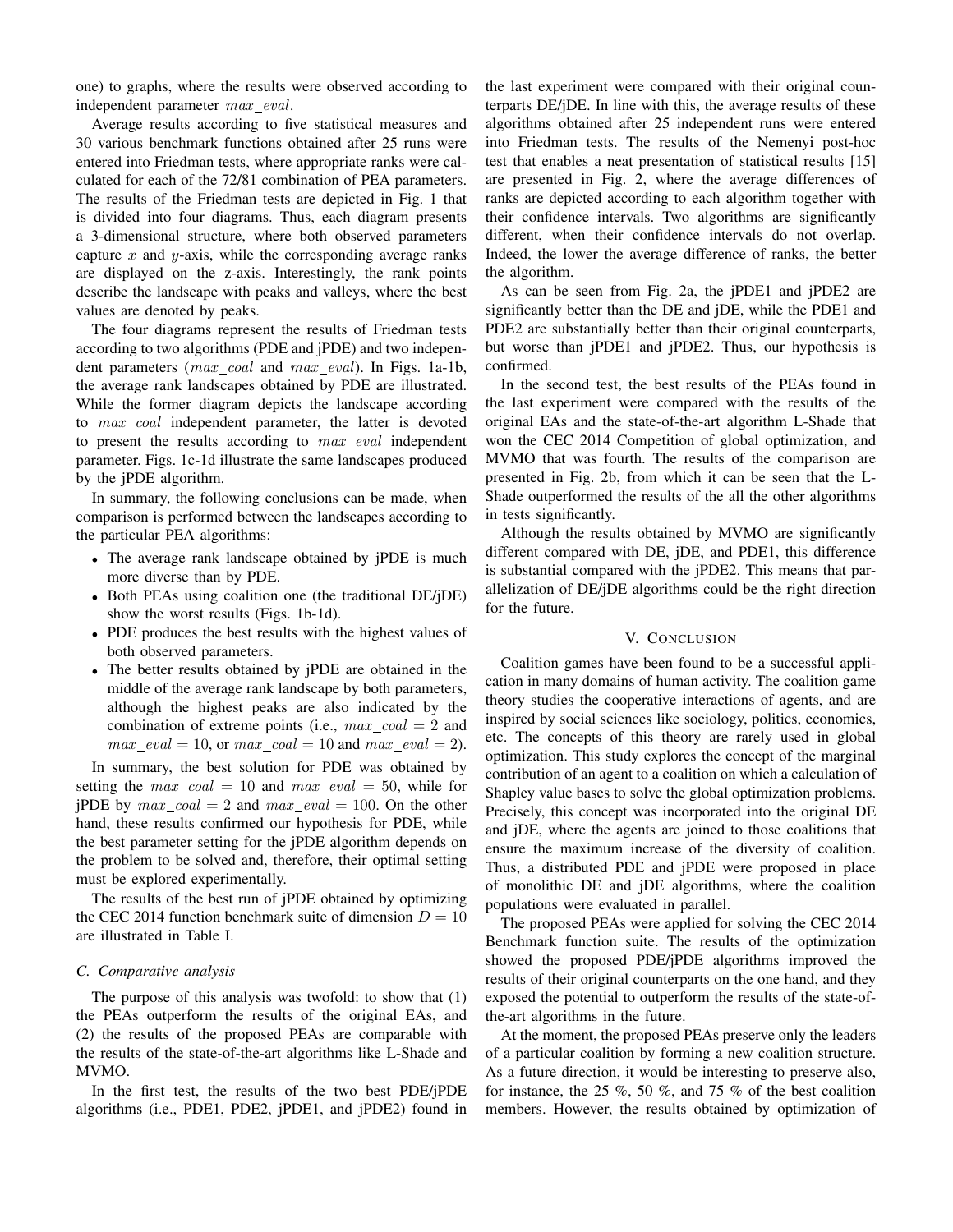



a: PDE variants.

b: jPDE variants.



c: PDE variants.

d: jPDE variants.





Fig. 2: Comparative analysis.